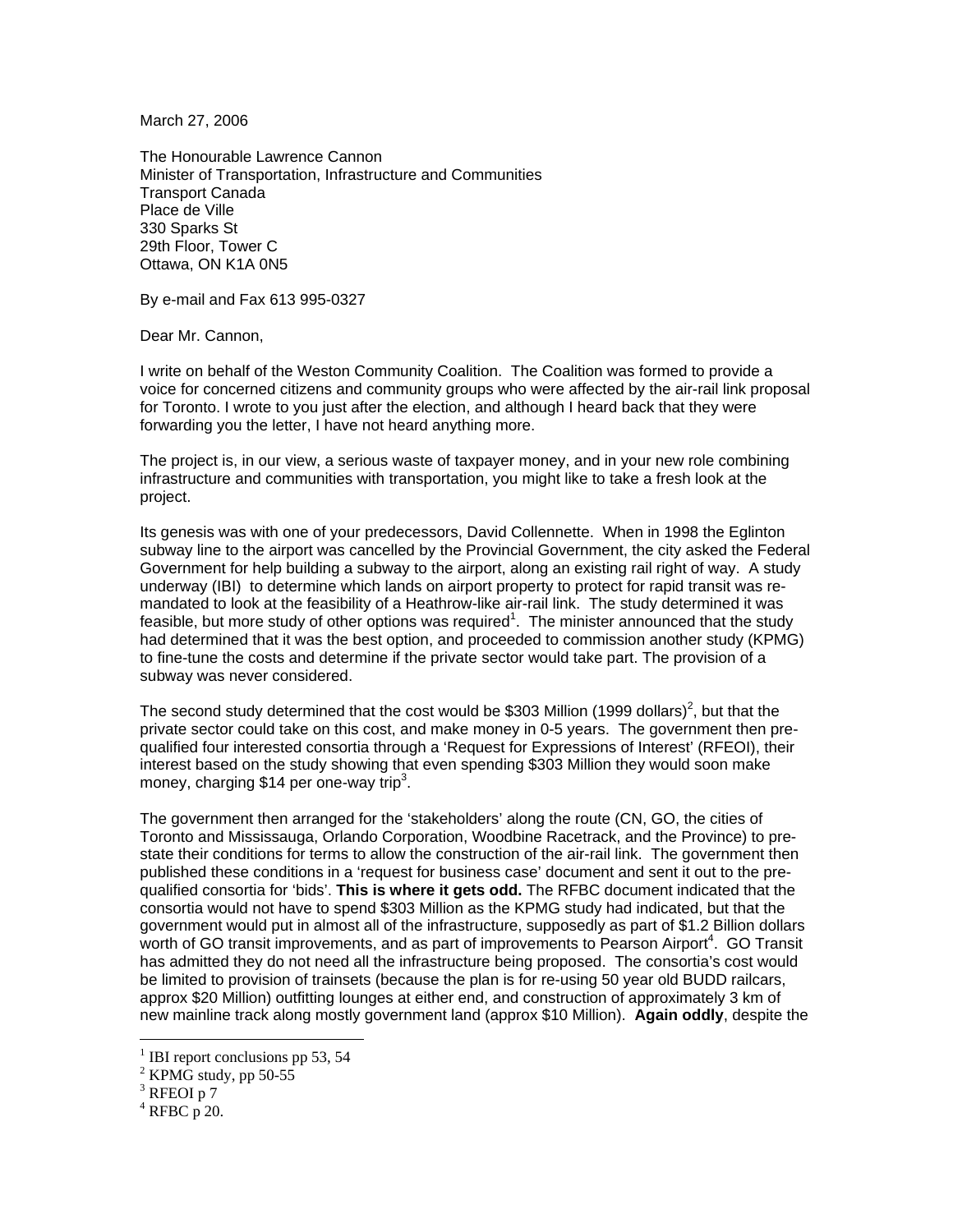dramatic lowering of the private sector cost, only one consortia 'bid' on the project, SNC Lavalin and partners<sup>5</sup>. The results of the 'selection' process stated that it was a basis for further discussion and analysis<sup>6</sup>, but the minister announced that SNC Lavalin and partners had been chosen, and were being given exclusive rights to enter into the pre-stated contracts with the other stakeholders.

The public in Weston became aware of the project through the announcement of the environmental assessment in December of 2004. Initially, the public had been told this was entirely private sector money. David Collennette, in his speech to the press announcing the project, declared that not one nickel of public money would go into the air-rail link. It wasn't until much later when documents were released through freedom of information requests, that we discovered just how much public money was going into this. Meanwhile the citizens of Weston became enraged when they learned of the plan to divide the community by closing all the roads crossing this rail line. Weston as a business, cultural, and heritage hub since 1850 would be sacrificed for this plan. In addition, we were somewhat suspicious of a conflict of interest when we learned that GO Transit had hired SNC Lavalin as its consultant on the EA process.

Three thousand residents showed up for an environmental assessment meeting. As a result of that pressure, GO Transit agreed to 'bump up' the EA to a full EA, at the provincial level. SNC Lavalin withdrew as consultant. We have asked, and our MP has asked, your predecessor to 'bump up' at the federal level, but have not had a reply. The effect of a federal 'bump up' is that participant funding will be available for our coalition. We are afraid that the deep pockets of GO Transit and SNC Lavalin will completely overwhelm our ability to fairly participate in the EA process. For what it's worth, our Provincial MPP, Joe Cordiano, has publicly stated his opposition to this plan, but has advised us that the only way to kill it is through the EA process. In my view that is making a mockery of the EA process, but that's the province we live in.

Since that meeting, GO Transit has hired another consultant, but the process has not yet started. The city has re-stated its request for a subway to the airport. The Coalition has proposed (and will be proposing in the EA process) that this project become a subway line, which makes much more sense. The Air-Rail link is deliberately designed to attract primarily business travellers to Toronto who would pay \$20 one-way (not the \$14 determined as appropriate by KPMG). It will be out of reach of ordinary Torontonians or Airport employees. The North-West quadrant of Toronto has no rapid transit at all, and is, by all accounts one of the poorest, most crime ridden, sections in the city. To build an elite, private railroad through poor folks' back yards while denying them access is quite arrogant.

The mayor of Toronto has stated his support for this line. However, he is wrongly under the impression that this is a Federal project and that no city money is involved. He is also clearly supportive of senior levels of government assisting in public transit projects. If this line were refashioned as a subway rather than a diesel air-rail-link, I'm sure he would be supportive, provided someone else is paying.

We believe that subways are the answer to urban congestion, and that using existing railroad rights of way, going underground only through residential corridors is the cheapest solution possible. A subway along this corridor, serving half a million residents, would cost just half what the Sheppard line did, on a per-meter basis. The Weston Corridor is slated by the city for intensification. One of the caveats put on new subway building by the TTC is that denser development must be a part of any subway line.

There are several subway options being discussed by politicians at any time. Eglinton, York University, Scarborough, and now Weston. If one or more of them are to be built, the city should undertake the same kind of cost-benefit analyses which are done by New York City to determine

 $\overline{a}$ 

<sup>&</sup>lt;sup>5</sup> Fairness Commissioner Report on RFBC selection process, p 7

 $6$  Ibid p 10